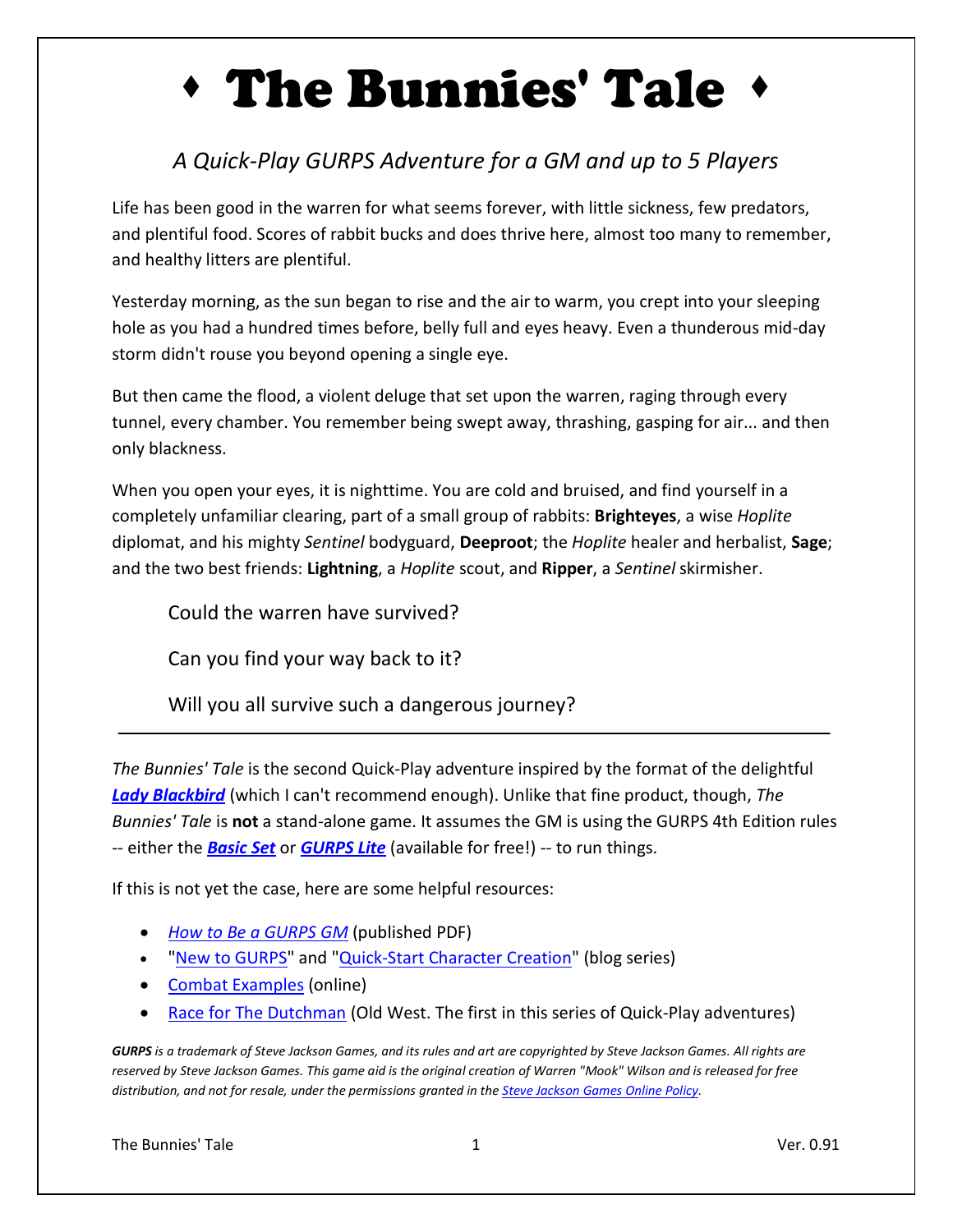### The Warren & Environs



#### **The Warren**

Home of the PCs, and the place they are struggling to get back to... if it survived the flood that swept them all away. The *Hoplites*  patrol for danger away from the warren, the *Sentinels* remain ever-vigilant for threats at the warren itself.

#### **MacReady's Farm**

A small family farm run by MacReady, his wife, and their two young daughters. They will attempt to capture as "pets" any rabbits they see, locking them in a large hutch in the cow barn. Has a small farmhouse, a cow barn, a horse barn, chicken coops, and a silo. A slow, fat cat named Precious keeps the vermin in check.

#### **Sunny Meadows Farm**

An industrialized vegetable farm worked during the day by a dozen farmers and farmhands under Mr. Finley. They will usually try to shoo rabbits away, but some may throw rocks or even shoot with their

varmint rifles. No livestock here, just a few company buildings and huge barns for crop storage. A nasty dog named Rex is tethered to his dog house by an old, rusty, 30' chain.

#### **Thicket**

A large, densely overgrown area. The visibility here is limited due to the thick undergrowth, and even the sun is somewhat dimmed by the tangled canopy overhead. Any number of threats could be lurking here!

#### **Clearing**

Skirting around this large clearing could add many hours to the rabbits' trek -- more hours of weariness and hunger and thirst -- but attempting to cross it in the open could very well draw the attention of predators.

#### **Unknown Warren**

A small warren of unfamiliar rabbits. They may be helpful, xenophobic, apathetic -- should the PCs avoid, fight, ask for help, or... ?

The Bunnies' Tale 2 2 2 2 2 Ver. 0.91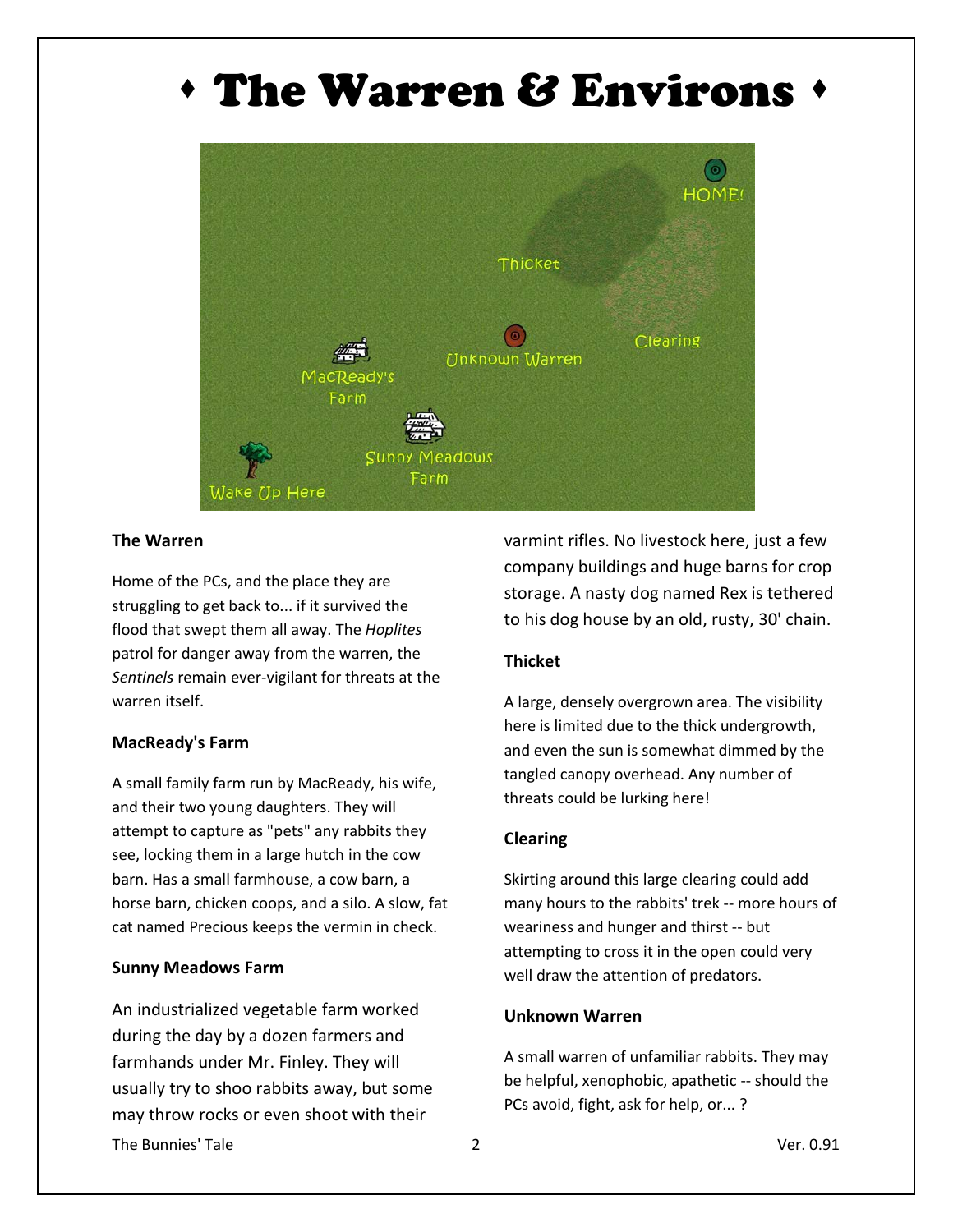### Running the Game

Quick-Play adventures like *The Bunnies' Tale* provide a loose collection of characters, places, and events good for one or a few games, either as a temporary break from a group's usual fare, or as an introduction to the wonderful world of GURPS.

The GM is expected to add his own bits of flesh and blood to the skeleton as needed, always keeping an eye out for opportunities to bring Encounters & Obstacles (below) into play, or move the story forward to more interesting scenes. Re-playability should be high, since many of the details and the narrative itself will be different every time based on the choices the group makes.

So, let the players build their own epic rabbit tale, filling in story points and ideas as they go. Ask them lots of questions to spur their creativity. For example, Brighteyes believes that "one day, rabbit-kind will rule the world." Why does she believe that? Will humans just disappear, or will rabbits have dominion over them? What about all the other animals? Lightning "sired a litter with Ripper's mate." Why would he do that to his best friend? Did he love her? Do the kits of that litter know Ripper isn't their father?

A Quick-Play adventure is more about the journey than the destination. Let the players handle the characters and create the story themselves. Your job is to keep things fun, play off the players' decisions, and interpret the GURPS rules as they come up.

What are the rabbits of the unknown warren like? Will they be welcoming, potentially even new allies? Or are they militaristic and paranoid, intent on destroying any perceived "competition"? The rats of the meadow certainly wouldn't usually help a group of rabbits stranded far from home... but perhaps if the rabbits were to do them a favor? Possibly involving one terrorizing cat named Precious?

And the humans! At least other species of animal make *some* sense to rabbits. But the humans are completely alien, overwhelmingly powerful, and inscrutably fickle. If they cross paths with the PCs, will they try to kill them? Drive them away?

The people and places provided are just the dots... you can connect them however you like.

You won't need to change your GURPS GMing style -- simplified modifiers for Range and Hit Location are provided for you -- but the adventure will run the same whether you are using only the basics from GURPS Lite or a half-dozen full books with all the options turned to 11.

The five pre-generated characters are all well above average for rabbits. They should be well-suited to surviving a long journey home regardless of what troubles they find themselves in.

(*Note:* when printing out characters for the players, don't forget five copies of the "Maneuvers" page for them, or even better, print it on the back of each character sheet.)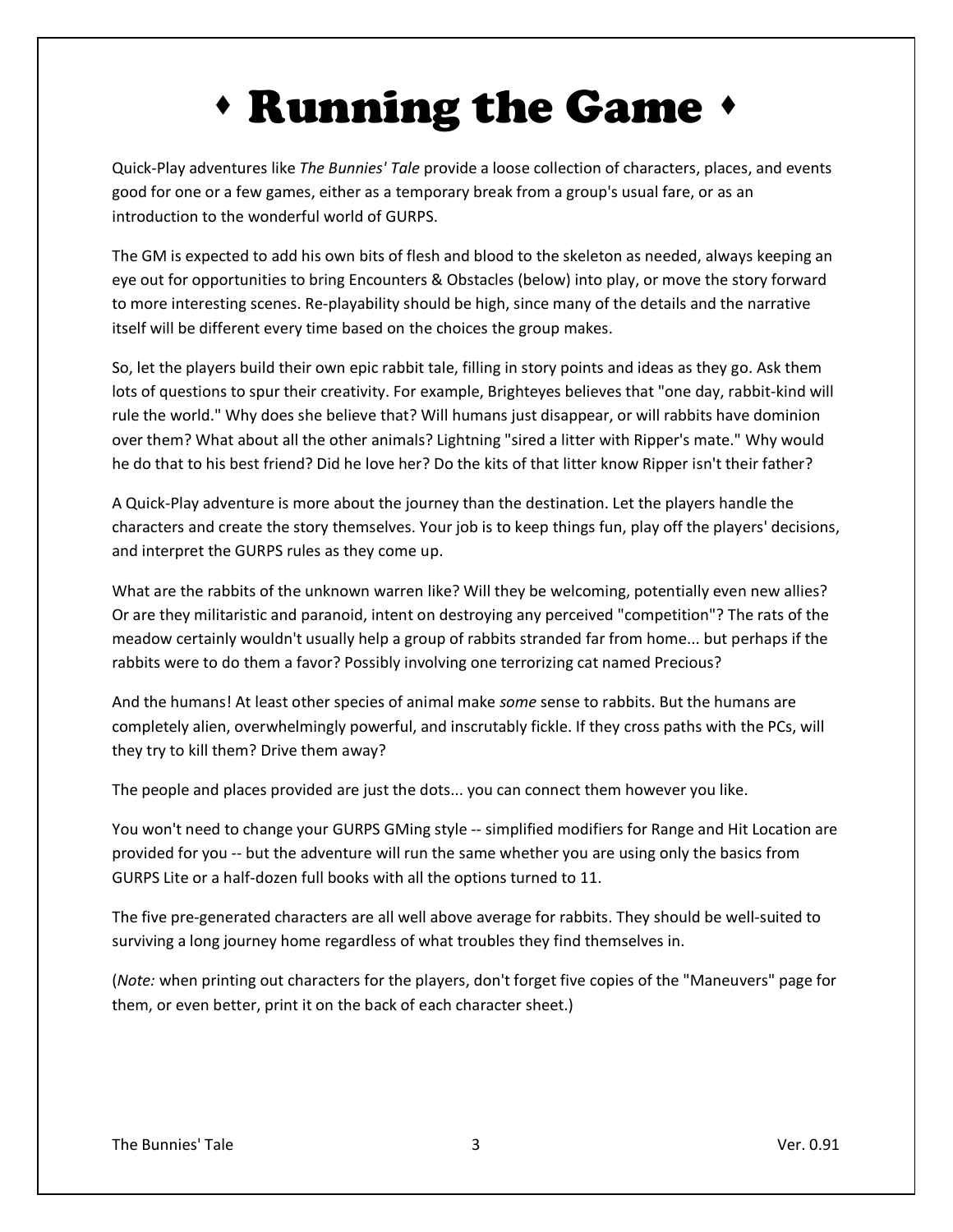### Encounters & Obstacles

#### **Fox**

This could be one or more foxes who live in the area, or Ripper's one-eyed enemy (who lost his eye trying to eat Ripper). They will try to use Stealth to get close before attacking.

#### **Hawk**

The perfect NPC threat! A hawk can feasibly see the PCs from nearly *anywhere*. Only a successful Perception check will hear it coming and prevent a complete surprise attack.

#### **Rats**

The devious rats of the meadow will normally not scuffle with a healthy rabbit... unless they vastly outnumber it, or the rabbit is wounded, sick, or weak.

#### **Snakes**

Snakes are another common rabbit predator, often lying in wait to strike lightning-fast, and possibly even injecting poison.

#### **Trapped Kitten**

If they investigate the plaintive cries, the PCs will find a young feral kitten caught in a fox trap. If they're foolhardy enough to rescue it, does it attack? Scamper off? Or, perhaps, "adopt" the PCs and help get them home?

#### **Marsh/Stream**

The effects of the flood waters that swept the PCs so far from home are evident all over the countryside. They may find themselves blocked

by a stream or super-soft muddy ground, requiring some Engineer/Mechanic rolls to traverse.

#### **Busy Street**

A well-traveled and busy street across their path is a big challenge for rabbits. It'll take some Running/Acrobatics rolls to get across safely!

#### **Unknown Warren Patrol**

The PCs' warren isn't the only one in the area. They could reasonably come across a patrol of strange rabbits anywhere except too close to their own warren.

#### **The Warren**

Even if the PCs make it back to their home warren, the adventure may not be over. Perhaps the warren itself is intact, but there are still dozens of rabbits missing, presumed dead or wandering the countryside -- who will go and find them? Or, the warren could have been ruined by the flood, prompting the survivors to strike out in search of a new home -- who will lead them? Or, perhaps the warren and its rabbits are mostly intact, but the storm has driven rats or snakes to seek it as their new home -- who will protect the warren from them?

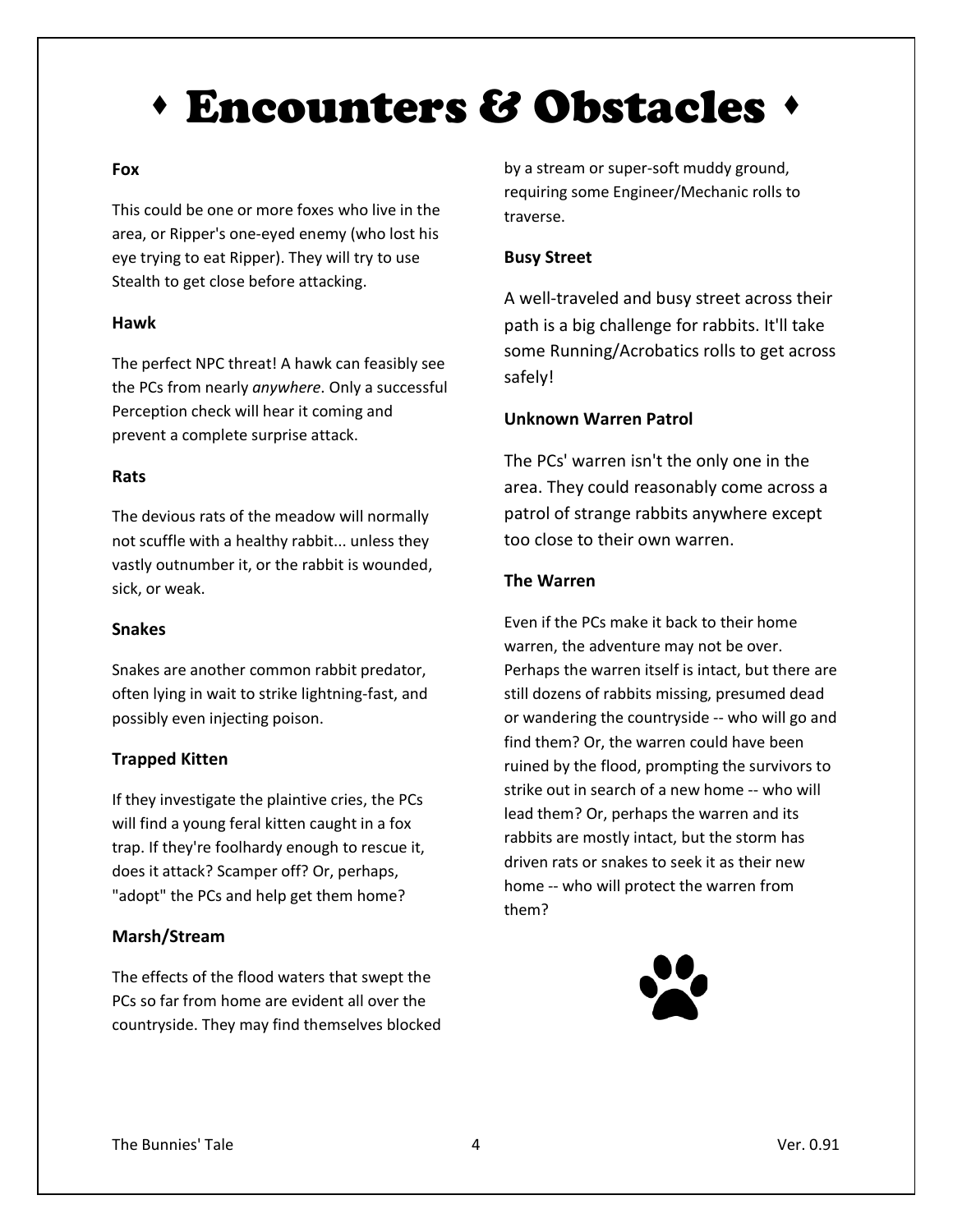### GM Notes

- **AIM** (1): Aim a Ranged weapon/attack to get its Acc bonus (plus +1 for two turns, +2 for three or more turns).
- **ALL-OUT ATTACK** (3): +4 to hit (+1 for Ranged), or two Melee attacks on same target, or +2 Melee damage – but NO DEFENSE!

**ALL-OUT DEFENSE** (1): +2 to one active defense, or two different defenses against a single attack.

**ATTACK** (1): Attack unarmed or with a ready weapon.

**CHANGE POSTURE** (0): Switch between standing, sitting, crawling, prone, lying face up.

**CONCENTRATE** (1): Focus on a mental task.

**DO NOTHING** (0): Take no action.

**EVALUATE** (1): Study a foe prior to a Melee Attack/Feint for a +1 bonus per turn (max. +3).

**FEINT** (1): Fake an attack to lower your target's active defense or next attack roll by your Margin of Success. Contest of your attacking skill against target's highest combat skill, cloak, shield, or DX.

**MOVE AND ATTACK** (6): Move and still attack at a penalty – for Ranged, the worse of -2 or weapon's Bulk; for Melee, -4 (and a maximum skill of 9).

**MOVE** (6): Do nothing but move.

**READY** (1): Prepare a weapon or other item.

**WAIT** (var): Hold your maneuver action until something specific happens to trigger it.

**Deceptive Attack:** Target is at -1 to all active defenses (or Dodge only, for Ranged attacks) for every -2 you take to your attacking skill (minimum of 10).

**Telegraphic Attack:** +4 to hit (Melee only), but also +2 to target's active defenses.

**Rapid Strike:** Make two attacks, both at -6, to replace one normal Melee attack. Can target separate foes.

**Dual-Weapon Attack:** Use both paws to make two attacks, each at -4, to replace one normal attack. Off-hand at the usual -4 for weapon attacks. Can target separate foes (if adjacent for Melee). Foe defends at -1 if he is the target of both attacks.

**Flurry of Blows\*:** Halve the penalty for Rapid Strike to -3 by spending 2 FP (1 FP/attack), OR…

**Mighty Blow\*:** Spend 1 FP to get the All-Out Attack damage bonus (+2) to a Melee Attack and keep defenses.

**Feverish Defense\*:** Spend 1 FP to add +2 to a single active defense roll (except when All-Out Attacking).

**Retreat:** Once during your turn, move 1 hex away from a Melee attacker for a +3 to Dodge, or +1 to Parry or Block.

**Dodge and Drop:** Once during your turn, drop prone for a +3 to Dodge against Ranged attacks.

| <b>Hit Locations</b> | Range         |
|----------------------|---------------|
| 0 Torso              | 0 Point-Blank |
| -2 Arm/Leg           | -2 Close      |
| -4 Paw, Vitals       | -4 Far        |
| -6 Head              | -6 Very Far   |
| -8 Eve               | -8 Extreme    |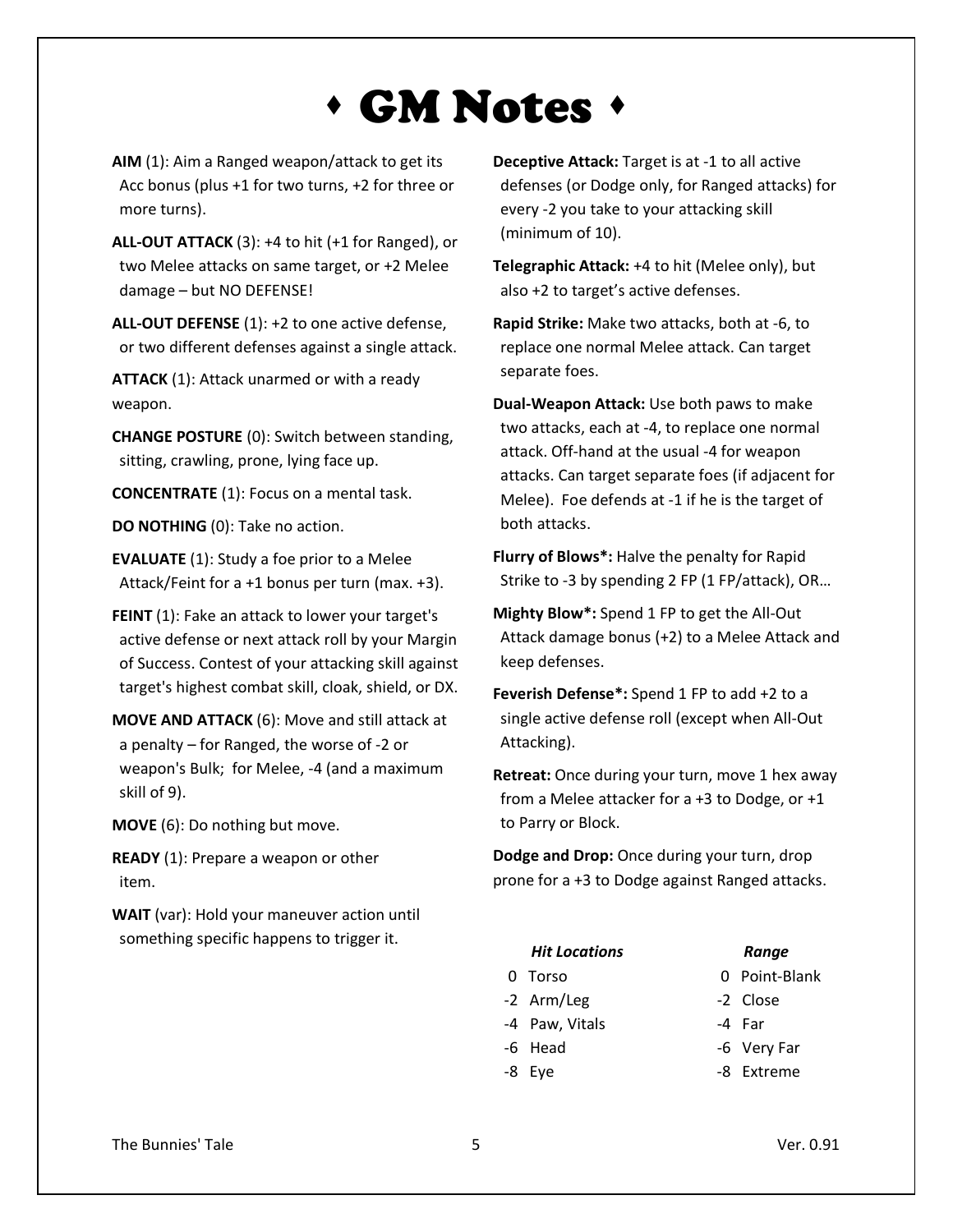## GM Notes (cont.)  $\triangleleft$

#### **The Map**

The map of the warren and its environs on page 2 is not to any kind of scale. It's more of a positional guide to a possible flow of the game, namely: the PCs find themselves at the "Start," encounter or travel far out of their way around one or both of the farms, encounter the unknown warren, choose to travel through either the clearing or the thicket (or travel far out of their way to go around them), and finally, make it home again (with encounters and obstacles sprinkled all along the way). The travel times between points can be as long or short as you like, so long as the group is enjoying the journey.

#### **Skills**

Some skills are unique or slightly different here than in most other GURPS games.

 **Bunny!:** This is the catch-all wildcard skill to roll against any time a PC tries to do something that a rabbit should reasonably know how to do, but isn't covered by any other skill(s).

- **Engineer** and **Mechanic:** Rabbits, even ones very intelligent compared to their peers, simply don't have very analytical minds. Whenever confronted with something puzzling that rabbits wouldn't normally know how to address (open a doorknob, use sticks to float on water, build a makeshift bridge), a successful **Engineer** roll is needed to even *think* of the idea, and a successful **Mechanic** roll is then needed to actually *execute* the idea.
- **Freezing:** Like most prey critters, rabbits often freeze if they spot a predator and aren't close enough to a safe spot to make a run for it. This Stealth variant simulates that by applying its Margin of Success as a penalty to a predator's Perception (so, a rabbit with Freezing at 12 who rolls a 7 would apply a -5 penalty to the Perception roll of any predator seeking him visually).

 **Hedgewise:** Identical to *Streetwise* (p. 223 ), but here used for dealing with shady animals.

 **Herbalism:** Allows a rabbit to find and identify useful herbs and roots from an area (assuming any are there -- GM's call). It takes 10 minutes to find a single use's worth. These can be prepared as balls and thrown with a DX roll as a ranged attack. Common ones include:

**Clearweed:** All Perception rolls +2 for 1 hour **Dimweed:** Roll vs. HT or all senses -5 for 1 hour **Guardian Vine:** +1 Dodge for 5 minutes Pollenball: Roll vs. HT or Sneeze for 1 minute (Dodge -4, only Move 1 hex) **Salve Root:** Heals 1d damage or 2d fatigue **Snakeroot:** Poison antidote **Snoozeweed:** Roll vs. HT+2 or sleep for 5 minutes **Switch Seeds:** Makes a target (and its tracks) smell like a fox for 1 hour **Weakweed:** Roll vs. HT or -4 ST for 1 hour

 **Sleight of Paw:** Identical to *Sleight of Hand* (p. 221), but for rabbits.

 **Zoology:** This represents knowledge of other species and their habits -- what they eat, where they live, things they fear, common weaknesses, etc. The better the roll, the more is known.

The Bunnies' Tale 6 Ver. 0.91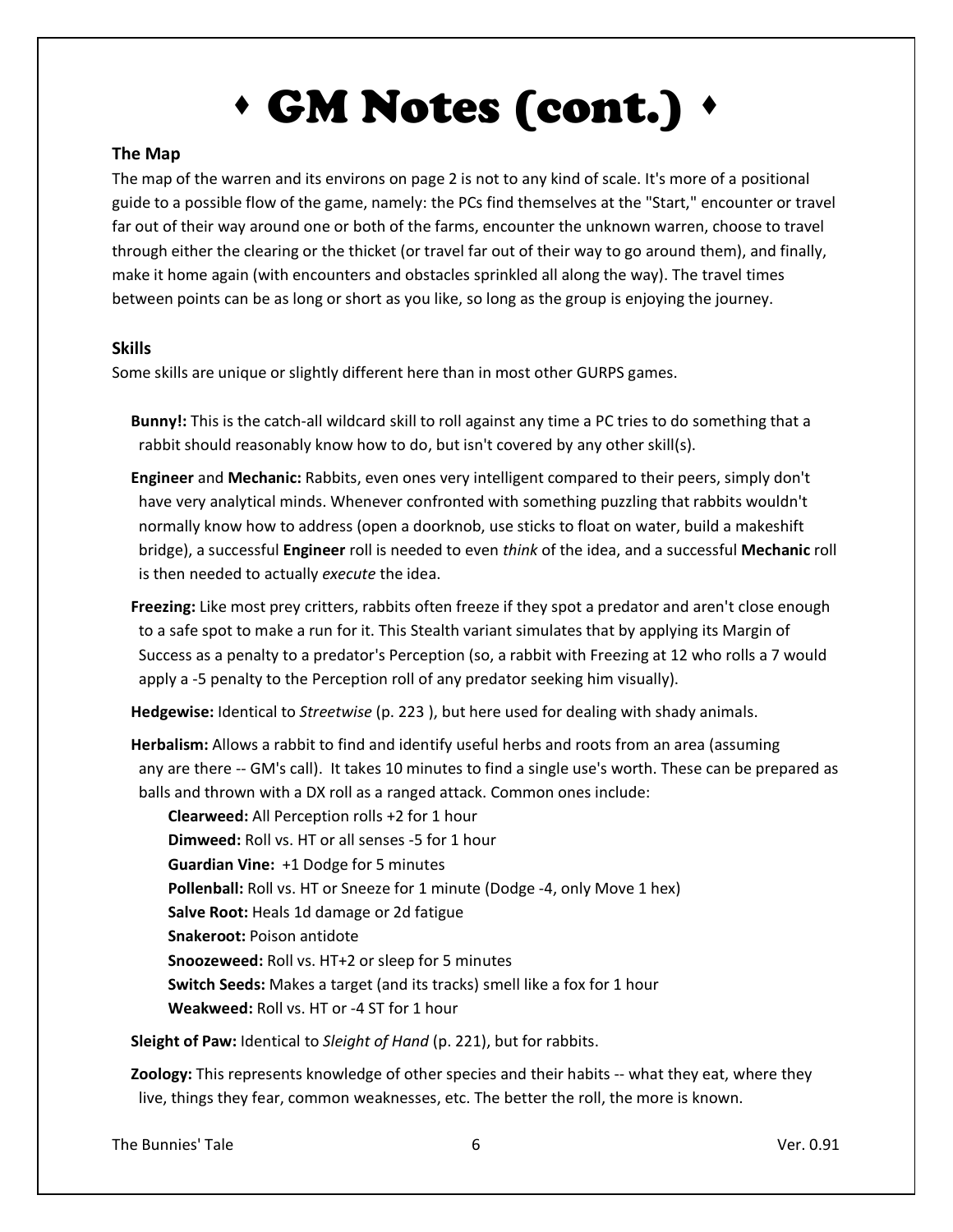*These stats are ballpark numbers based on rabbits being the baseline, not humans.*

#### **Cat (Precious)**

|                   | $ST: 18$ $DX: 14$ |         |                          | $IQ: 11$ HT: 11 HP: 18 Will: 13 Per: 12 | FP: 11 |
|-------------------|-------------------|---------|--------------------------|-----------------------------------------|--------|
| Dodge: 12         |                   | Move: 7 | Speed: $6.5$             |                                         |        |
| DR: 1 (thick fur) |                   |         | Stealth: 14              |                                         |        |
| Bite-14           |                   |         | Dmg 2d+4 cut, Reach C    |                                         |        |
| $Claw-14$         |                   |         | Dmg 2d+2 cut, Reach C, 1 |                                         |        |
| Kick-12           |                   |         | Dmg 3d cut, Reach C, 1   |                                         |        |
| Dog (Rex)         |                   |         |                          |                                         |        |

 **ST**: 25 **DX**: 12 **IQ**: 8 **HT**: 12 **HP**: 25 **Will**: 10 **Per**: 11 **FP**: 12  **Dodge:** 11 **Move**: 8 **Speed**: 8  **DR**: 2 (fur and muscle) **Stealth:** 12 Bite-13 Dmg 3d+3 cut, Reach C Claw-13 Dmg 3d-1 cr, Reach C, 1 Kick-11 Dmg 3d+1 cr, Reach C, 1

#### **Fox**

| ST:20             |           |                          | <b>DX:</b> 14 $\,$ 10: 12 $\,$ HT: 12 $\,$ HP: 20 $\,$ Will: 12 $\,$ Per: 13 | FP: 12 |
|-------------------|-----------|--------------------------|------------------------------------------------------------------------------|--------|
| Dodge: 12         | Move: $6$ | Speed: $6.5$             |                                                                              |        |
| DR: 1 (thick fur) |           | Stealth: 15              |                                                                              |        |
| Bite-13           |           | Dmg 2d+2 cut, Reach C    |                                                                              |        |
| $Claw-13$         |           | Dmg 2d cut, Reach C, 1   |                                                                              |        |
| Kick-11           |           | Dmg 2d+2 cut, Reach C, 1 |                                                                              |        |
|                   |           |                          |                                                                              |        |

#### **Hawk**

|              | <b>ST:</b> 16 <b>DX:</b> 14 <b>IQ:</b> 10 <b>HT:</b> 10 <b>HP:</b> 16 <b>Will:</b> 10 <b>Per:</b> 15 <b>FP:</b> 10 |             |  |  |
|--------------|--------------------------------------------------------------------------------------------------------------------|-------------|--|--|
| Dodge: 12    | <b>Move:</b> $10$ (air) <b>Speed:</b> $10$                                                                         |             |  |  |
| <b>DR: 0</b> |                                                                                                                    | Stealth: 14 |  |  |
| Bite-14      | Dmg 2d-2 imp, Reach C                                                                                              |             |  |  |
| $Claw-15$    | Dmg 2d+2 imp, Reach C, 1                                                                                           |             |  |  |

**Human** (combat with humans should, obviously, be avoided if possible! In a bunny-centric

game, they are more of a Force of Nature than actual NPCs)

```
 ST: 50+ DX: 15 IQ: 20+ HT: 12 HP: 75 Will: 16 Per: 12 FP: 12
 Dodge: 12 Move: 6 Speed: 6.5
DR: 4 (most clothing) Stealth: 10
 Punch/Kick-14 Dmg 6d cr, Reach C, 1
 Guns (Rifle)-15 Dmg 6d pi+, Acc 3, Range 300/2000, RoF 1, Shots 15+1, Bulk -5, Rcl 2
 Knife-14 Dmg 6d cut/4d imp, Reach C,1/C
```

```
The Bunnies' Tale 7 The Bunnies' Tale 7 The Bunnies' Tale 7 The Bunnies' Tale 7 The Bunnies' Tale 7 The New Yer. 0.91
```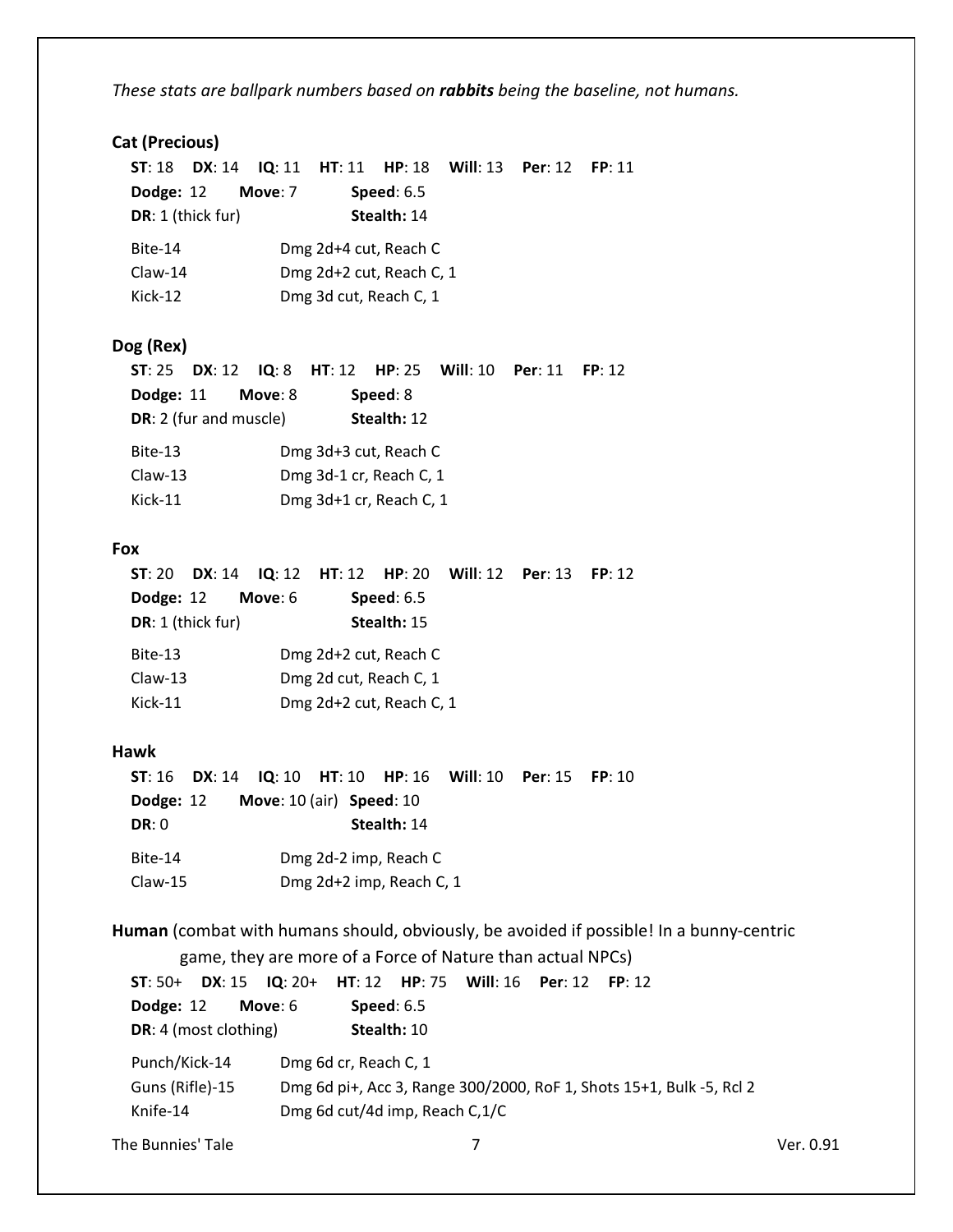#### **Kitten**

|              |           |                          | <b>ST:</b> 14 <b>DX:</b> 12 <b>IQ:</b> 8 <b>HT:</b> 10 <b>HP:</b> 14 <b>Will:</b> 10 <b>Per:</b> 10 <b>FP:</b> 10 |  |
|--------------|-----------|--------------------------|-------------------------------------------------------------------------------------------------------------------|--|
| Dodge: 10    | Move: $6$ | Speed: 6                 |                                                                                                                   |  |
| <b>DR: 0</b> |           | Stealth: 12              |                                                                                                                   |  |
| Bite-12      |           | Dmg 2d cut, Reach C      |                                                                                                                   |  |
| $Claw-12$    |           | Dmg 2d-2 cut, Reach C, 1 |                                                                                                                   |  |
| Kick-10      |           | Dmg 2d+2 cut, Reach C, 1 |                                                                                                                   |  |

#### **Rat**

|           | <b>ST: 6 DX: 12 IQ: 12 HT: 10 HP: 6 Will: 12 Per: 12 FP: 10</b> |                          |             |  |  |
|-----------|-----------------------------------------------------------------|--------------------------|-------------|--|--|
| Dodge: 10 | Move: $5$                                                       |                          | Speed: 5    |  |  |
| DR: 0     |                                                                 |                          | Stealth: 12 |  |  |
| Bite-12   |                                                                 | Dmg 1d-2 cut, Reach C    |             |  |  |
| $Claw-12$ |                                                                 | Dmg 1d-4 cut, Reach C, 1 |             |  |  |
| Kick-10   |                                                                 | Dmg 1d-2 cut, Reach C, 1 |             |  |  |

#### **Snake**

|           | <b>ST:</b> 16 <b>DX:</b> 12 <b>IQ:</b> 10 <b>HT:</b> 12 <b>HP:</b> 16 <b>Will:</b> 10 <b>Per:</b> 12 <b>FP:</b> 12 |                          |  |  |
|-----------|--------------------------------------------------------------------------------------------------------------------|--------------------------|--|--|
| Dodge: 12 | Move: 7                                                                                                            | Speed: $6.5$             |  |  |
| DR: 0     |                                                                                                                    | Stealth: 14              |  |  |
| Bite-15   |                                                                                                                    | Dmg 1d+2 imp, Reach C, 1 |  |  |
|           | (if poisonous, target makes a HT roll. Success, +1d damage; Failure, +2d damage)                                   |                          |  |  |

#### **Rabbit (non-warrior)**

| ST: 10 DX: 11 IQ: 10 HT: 10 HP: 10 Will: 10 Per: 10 FP: 10 |
|------------------------------------------------------------|
|                                                            |
|                                                            |
|                                                            |
|                                                            |
|                                                            |
|                                                            |

#### **Rabbit (average warrior)**

| ST: 12 DX: 12 IQ: 10 HT: 11 HP: 12 Will: 12 Per: 12 FP: 11 |           |                          |  |  |
|------------------------------------------------------------|-----------|--------------------------|--|--|
| Dodge: 11                                                  | Move: $6$ | <b>Speed: 6.5</b>        |  |  |
| DR: 1 (thick fur)                                          |           | Stealth: 14              |  |  |
| Bite-13                                                    |           | Dmg 1d+1 cut, Reach C    |  |  |
| $Claw-13$                                                  |           | Dmg 1d-2 cut, Reach C, 1 |  |  |
| Kick-11                                                    |           | Dmg 1d cut, Reach C, 1   |  |  |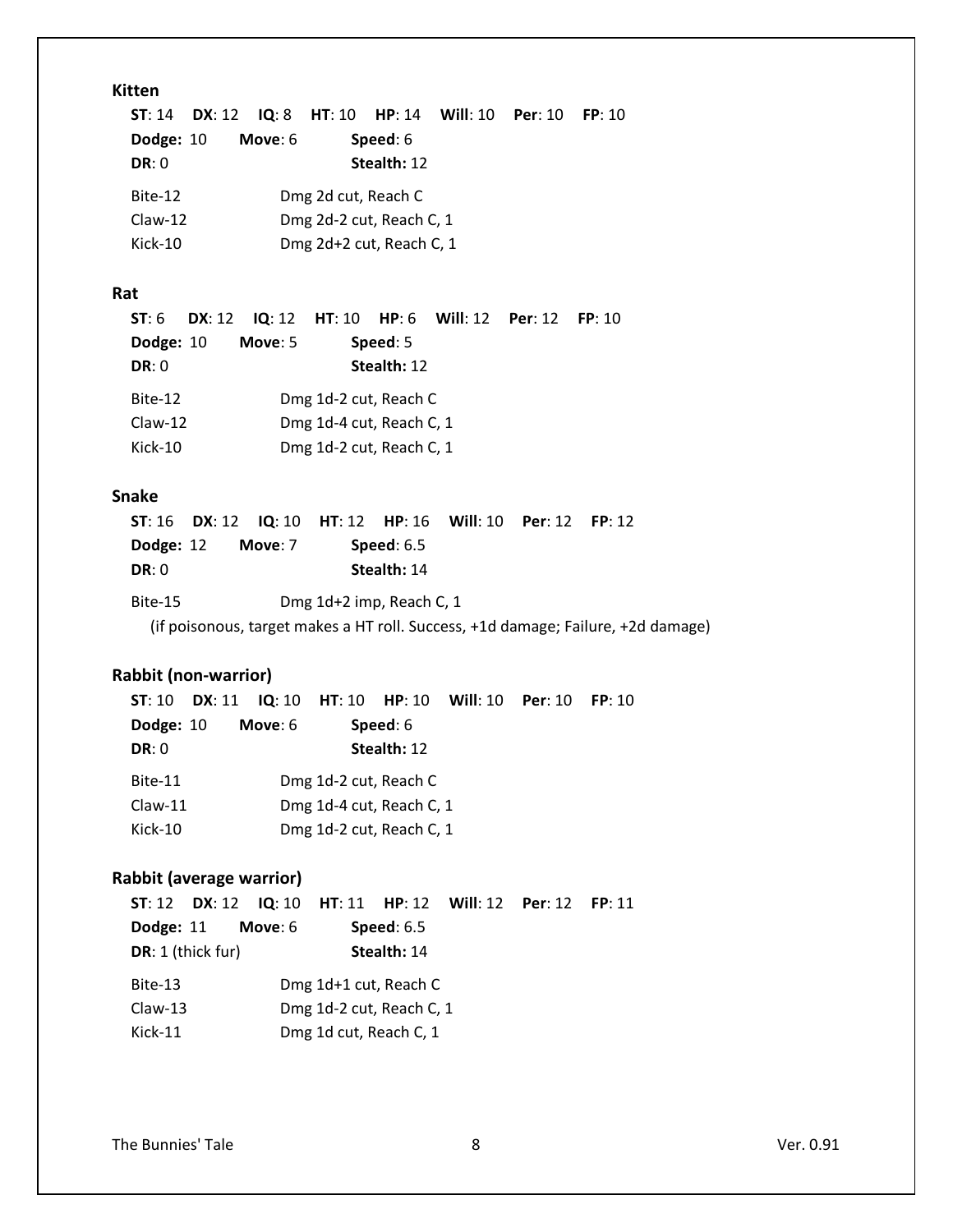#### **MANEUVERS**

**AIM (1):** aim a Ranged weapon/attack to get its Accuracy bonus (additional +1 for two turns, +2 for three or more turns)

**ALL-OUT ATTACK (3):** +4 to hit (+1 for Ranged), *or* two Melee attacks on same target, *or* +2 Melee damage – but NO DEFENSE!

**ALL-OUT DEFENSE (1):** +2 to one active defense, *or* two *different* defenses against a single attack

**ATTACK (1):** attack unarmed or with a ready weapon/ability

**CHANGE POSTURE (0):** switch between standing, sitting, crawling, prone, or lying face up

**CONCENTRATE (1):** focus on a mental task

**DO NOTHING (0):** take no action

**EVALUATE (1):** study a foe prior to a Melee Attack or Feint for a +1 bonus per turn (max. of +3)

**FEINT (1):** fake an attack to lower your target's active defense or next attack roll by your Margin of Success. Contest of your attacking skill against target's highest combat skill or DX (whichever is highest)

**MOVE AND ATTACK (6):** move and still attack at a penalty – for Ranged, the worse of -2 or weapon's Bulk; for Melee, -4 (and a *maximum* skill of 9)

**MOVE (6):** do nothing but move

- **READY (1):** prepare a weapon or other item
- **WAIT (var):** hold your action until something specific happens, then take an Attack, All-Out Attack, Feint, or Ready maneuver as normal

#### **ATTACK/DEFENSE OPTIONS**

**Deceptive Attack:** Target suffers a -1 to all active defenses (or Dodge only, for Ranged attacks) for every -2 you take to your attacking skill (*minimum* of 10)

**Telegraphic Attack:** +4 to hit (Melee only), but also +2 to target's active defenses

**Rapid Strike:** Make two attacks, *both* at -6, to replace *one* normal Melee attack. Can target separate foes. **Dual-Weapon Attack:** Use both hands to make two attacks, each at -4, to replace *one* normal attack. Off-hand at the usual -4 for

 weapon attacks. Can target separate foes (if adjacent for Melee). Foe defends at -1 if he is the target of both attacks. **Flurry of Blows\*:** Halve the penalty for Rapid Strike to -3 by spending 2 FP (1 FP *per attack*), OR… **Mighty Blow\*:** Spend 1 FP to get the All-Out Attack damage bonus of +2 to a Melee Attack without losing defenses **Feverish Defense\*:** Spend 1 FP to add +2 to a single active defense roll (except when All-Out Attacking) **Retreat:** *Once* during your turn, move 1 hex away from a Melee attacker for a +3 to Dodge, or +1 to Parry or Block **Dodge and Drop:** *Once* during your turn, drop prone for a +3 to Dodge against Ranged attacks

\* A critical failure on these rolls causes an *additional* 1 HP of injury to arm or leg, no DR

#### **ROLLING DICE**

A roll of **3** or **4** is always a critical success, as is a **5** if your effective skill is 15+ and a **6** if your effective skill is 16+. A roll of **18** is always a critical failure, as is a **17** if your effective skill is 15 or less.

Whenever attempting to use a *Skill* or to *Dodge*, roll 3d6 against the target number the GM provides. A roll equal to or less than that number succeeds!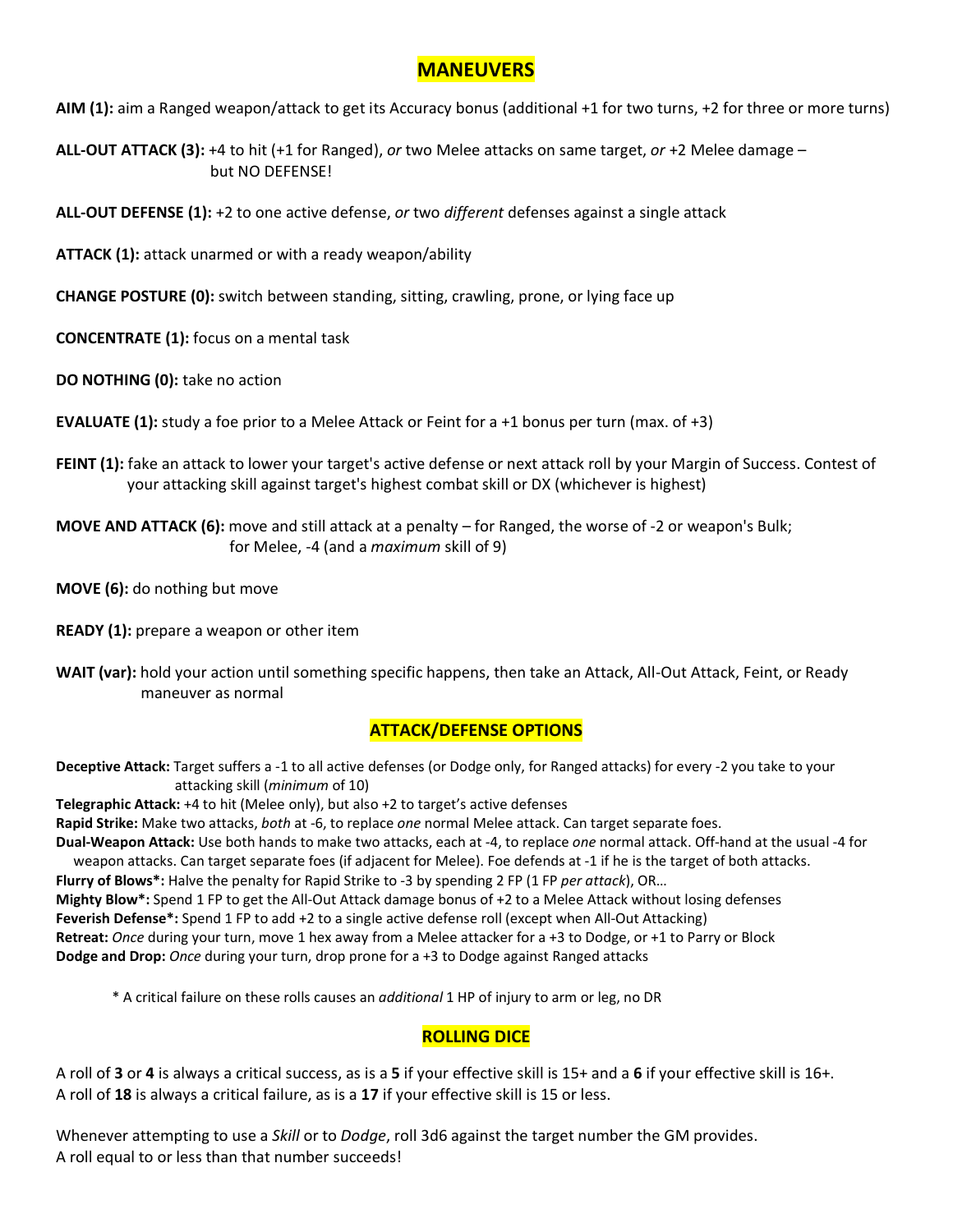| <b>Hoplite Diplomat of Great Wisdom</b><br><b>Brighteyes</b>                         |                                                                                                                                      |                                 |             |                                                                                                                                         |             |
|--------------------------------------------------------------------------------------|--------------------------------------------------------------------------------------------------------------------------------------|---------------------------------|-------------|-----------------------------------------------------------------------------------------------------------------------------------------|-------------|
| ΗP<br>ST<br><b>DX</b><br>Will<br>13<br>12<br>IQ<br>Per<br>3<br>13<br><b>FP</b><br>HТ | Damage Resistance<br><b>Eyes</b><br>Arms<br><b>Neck</b><br>Hands<br>Skull<br>Legs<br>$\mathcal{P}$<br>Face<br>Feet<br>Groin<br>Torso | Advantages<br>Empathic<br>Luck  |             | <b>Disadvantages</b><br>Delusion (rabbit-kind will one<br>day rule the world)<br>Fear of Fire and Loud Noises<br>Sense of Duty (Warren) |             |
| Move: 6<br>Speed:6<br>Dodge: 10<br>Parry:                                            | Sw/Thr:<br><b>Block:</b>                                                                                                             | <b>Skills</b><br>Name<br>Bunny! | Level<br>11 | Name<br>Freezing                                                                                                                        | Level<br>12 |
| <b>Hand Weapons/Attacks</b>                                                          |                                                                                                                                      | Acrobatics                      | 12          | Jumping                                                                                                                                 | 11          |
| Weapon<br><b>Bite</b>                                                                | Reach Parry<br><b>Skill</b><br>Damage<br>13<br>$1d+1$ cut<br>C                                                                       | * Brawling                      | 14          | Running                                                                                                                                 | 12          |
| Claw                                                                                 | C, 1<br>$1d-2$ cut<br>13                                                                                                             | Climbing                        | 11          | Sleight of Paw                                                                                                                          | 10          |
| Kick                                                                                 | 12<br>1d cut<br>C, 1                                                                                                                 | * Detect Lies                   | 13          | <b>Stealth</b>                                                                                                                          | 13          |
|                                                                                      |                                                                                                                                      | Digging                         | 10          | Survival                                                                                                                                | 12          |
| <b>Ranged Weapons/Attacks</b>                                                        |                                                                                                                                      | * Diplomacy                     | 15          | Swimming                                                                                                                                | 12          |
| Weapon<br>Skill Damage Acc Range                                                     | RoF Shots Bulk Rcl                                                                                                                   | <b>First Aid</b>                | 14          | * Zoology                                                                                                                               | 14          |
| Stone<br>13<br>1d cr                                                                 | $\overline{2}$<br>20<br>1<br>1(T)<br>$-2$                                                                                            |                                 |             |                                                                                                                                         |             |
| Possessions                                                                          |                                                                                                                                      |                                 |             |                                                                                                                                         |             |
| <b>Notes</b>                                                                         |                                                                                                                                      |                                 |             |                                                                                                                                         |             |
|                                                                                      | Brighteyes, as one of the few diplomats in the warren, you are well-respected by your fellow rabbits. You use your                   |                                 |             |                                                                                                                                         |             |
|                                                                                      |                                                                                                                                      |                                 |             |                                                                                                                                         |             |

skills of Diplomacy (and Detect Lies!) to speak with other animals who may pose a threat to the warren and attempt to negotiate with them.

As a Hoplite, you sometimes travel on distant missions for the Rabbit King (Wrinklebrow). Though combat is not your strong suit, you have completed the same training as all other Hoplites, so your skills are at least above those of the common rabbit.

#### ADVANTAGES/DISADVANTAGES

Empathic: You find it easy to put yourself in the place of others to better understand them. Luck: Once per hour (of real time), you may re-roll a bad roll twice more and take the best of three (or force an opponent to re-roll a good roll and take the worst of three).

Delusion: You firmly believe that one day, rabbits will rule the world. Fear of Fire and Loud Noises: Must make a Will roll in the presence of these things or bolt/freeze (whichever is worse!) Sense of Duty (Warren): Every member of the warren is your family. It's you and them against the rest of the world.

#### **SKILLS**

Skills marked with an asterisk are the ones that not all rabbits know how to do. They are the skills that set you apart.

Brawling: Most rabbits are not fighters... but then, most rabbits are not Hoplites. Detect Lies: You sometimes have intuitions about whether someone is lying or not. Diplomacy: It's rare for you to lose your cool. You are are skilled at negotiating. Zoology: Your travels have given you some insight into the behavior of other species.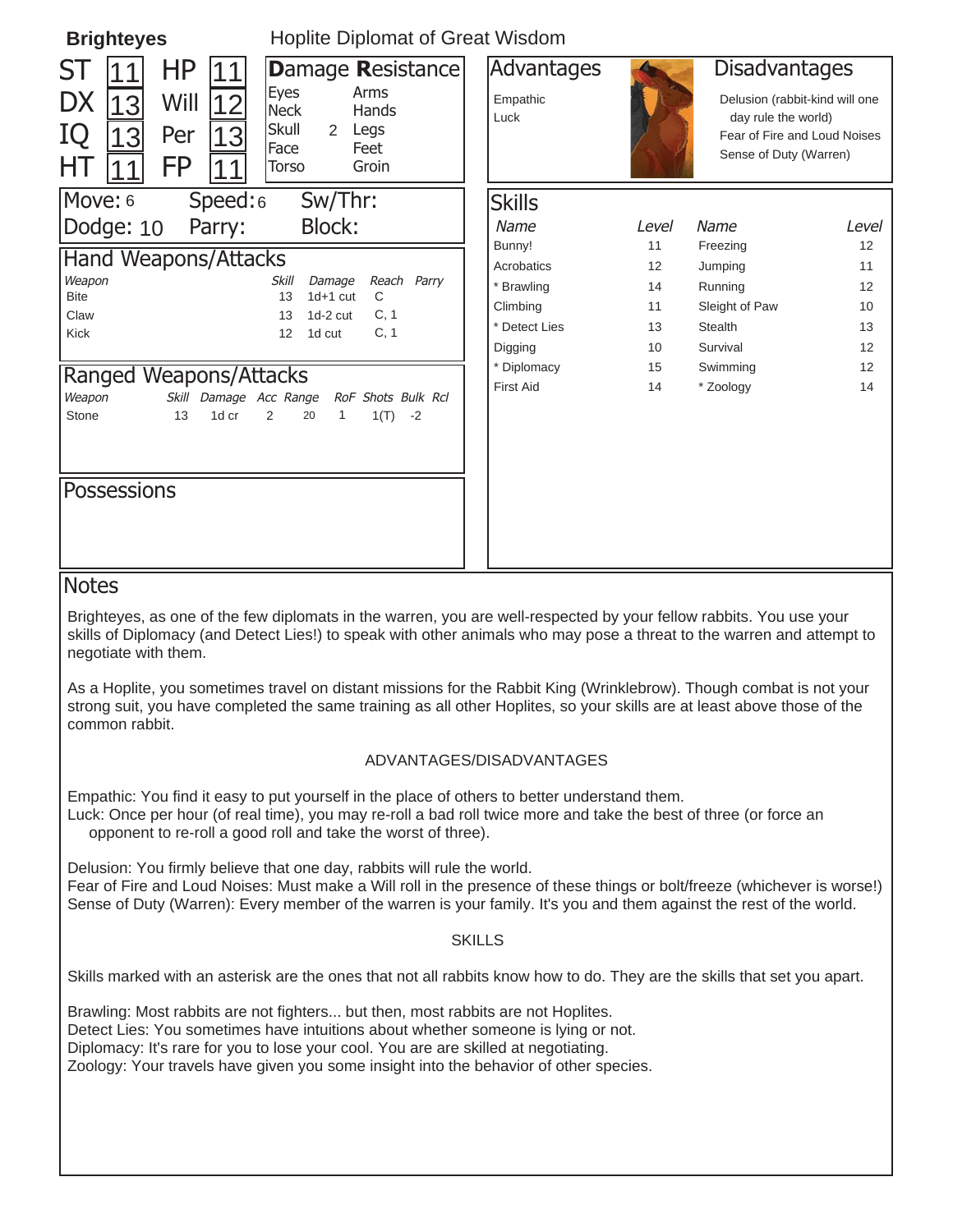| <b>Deeproot</b>                                                           | Sentinel of Great Strength                                                                                                                                                                                                                                                                                                                                                                                  |                                              |          |                                                                                             |                   |  |
|---------------------------------------------------------------------------|-------------------------------------------------------------------------------------------------------------------------------------------------------------------------------------------------------------------------------------------------------------------------------------------------------------------------------------------------------------------------------------------------------------|----------------------------------------------|----------|---------------------------------------------------------------------------------------------|-------------------|--|
| <b>HP</b><br>4<br>SI.<br> 14 <br>DX<br>Will<br>12<br>IQ<br>Per<br>9<br>FP | Damage Resistance<br><b>Eyes</b><br>1.<br>Arms<br>1<br><b>Neck</b><br>Hands<br>1<br>$\mathbf{1}$<br>Skull<br>Legs<br>3<br>1<br>Face<br>Feet<br>$\mathbf{1}$<br>1<br><b>Torso</b><br>Groin<br>$\mathbf{1}$<br>1                                                                                                                                                                                              | Advantages<br><b>Combat Reflexes</b><br>Luck |          | <b>Disadvantages</b><br>Fear of Fire<br>Intolerance (Non-rabbits)<br>Sense of Duty (Warren) |                   |  |
| Move: 6<br>Speed:6                                                        | Sw/Thr:                                                                                                                                                                                                                                                                                                                                                                                                     | <b>Skills</b>                                |          |                                                                                             |                   |  |
| Dodge: 11<br>Parry:                                                       | Block:                                                                                                                                                                                                                                                                                                                                                                                                      | Name                                         | Level    | Name                                                                                        | Level             |  |
| Hand Weapons/Attacks                                                      |                                                                                                                                                                                                                                                                                                                                                                                                             | Bunny!<br>Acrobatics                         | 11<br>11 | Running<br>Sleight of Paw                                                                   | 12<br>10          |  |
| Weapon                                                                    | Skill<br>Damage<br>Reach Parry                                                                                                                                                                                                                                                                                                                                                                              | Climbing                                     | 10       | <b>Stealth</b>                                                                              | 12                |  |
| <b>Bite</b><br><b>Butting</b>                                             | $2d+2$ cut<br>14<br>С<br>$1d+2$ $cr^*$<br>6<br>14                                                                                                                                                                                                                                                                                                                                                           | Digging                                      | 13       | *Storytelling                                                                               | 13                |  |
| Claw                                                                      | $1d+4$ cut<br>C, 1<br>14                                                                                                                                                                                                                                                                                                                                                                                    | <b>First Aid</b>                             | 13       | Survival                                                                                    | 12                |  |
| Kick                                                                      | C, 1<br>12<br>2d cut                                                                                                                                                                                                                                                                                                                                                                                        | Freezing                                     | 11       | Swimming                                                                                    | $12 \overline{ }$ |  |
| Ranged Weapons/Attacks                                                    |                                                                                                                                                                                                                                                                                                                                                                                                             | Jumping<br>* Karate                          | 12<br>14 | *Tracking<br>* Zoology                                                                      | 12<br>14          |  |
| Weapon<br>Skill Damage Acc Range<br>$1d+4$ cr<br>Stone<br>12 <sup>2</sup> | RoF Shots Bulk Rcl<br>2<br>20<br>1<br>1(T)<br>$-2$                                                                                                                                                                                                                                                                                                                                                          |                                              |          |                                                                                             |                   |  |
|                                                                           |                                                                                                                                                                                                                                                                                                                                                                                                             |                                              |          |                                                                                             |                   |  |
|                                                                           |                                                                                                                                                                                                                                                                                                                                                                                                             |                                              |          |                                                                                             |                   |  |
| Possessions                                                               |                                                                                                                                                                                                                                                                                                                                                                                                             |                                              |          |                                                                                             |                   |  |
|                                                                           | * +1 per hex moved, max +4,                                                                                                                                                                                                                                                                                                                                                                                 |                                              |          |                                                                                             |                   |  |
|                                                                           | but damages both fighters                                                                                                                                                                                                                                                                                                                                                                                   |                                              |          |                                                                                             |                   |  |
|                                                                           |                                                                                                                                                                                                                                                                                                                                                                                                             |                                              |          |                                                                                             |                   |  |
| <b>Notes</b>                                                              |                                                                                                                                                                                                                                                                                                                                                                                                             |                                              |          |                                                                                             |                   |  |
| the queen.                                                                | Deeproot, you are the strongest rabbit in the warren. As a Sentinel, you use your might to keep all your fellow rabbits<br>safe, even though you were not born here. Long ago, after your home warren was destroyed by fire, you wandered<br>alone until Queen Wrinklebrow gave you a place here to call home. You are fiercely loyal to the home warren, and to                                            |                                              |          |                                                                                             |                   |  |
|                                                                           |                                                                                                                                                                                                                                                                                                                                                                                                             | ADVANTAGES/DISADVANTAGES                     |          |                                                                                             |                   |  |
|                                                                           | Combat Reflexes: Numerous scuffles and close-calls have given you battle experience and heightened reflexes.<br>Luck: Once per hour (of real time), you may re-roll a bad roll twice more and take the best of three (or force an<br>opponent to re-roll a good roll and take the worst of three); or, reduce the damage of a single attack to 1 point.                                                     |                                              |          |                                                                                             |                   |  |
|                                                                           | Fear of Fire: Must make a Will roll in the presence of fire or bolt/freeze (whichever is worse!) Note that, unlike all other<br>rabbits, you have conquered your fear of Loud Noises.<br>Intolerance (Non-rabbits): After being on your own for so long, you can barely hide your contempt for all other species                                                                                            |                                              |          |                                                                                             |                   |  |
| besides rabbits (and often don't even try to).                            | Sense of Duty (Warren): Every member of the warren is your family. It's you and them against the rest of the world.                                                                                                                                                                                                                                                                                         |                                              |          |                                                                                             |                   |  |
|                                                                           |                                                                                                                                                                                                                                                                                                                                                                                                             | <b>SKILLS</b>                                |          |                                                                                             |                   |  |
|                                                                           |                                                                                                                                                                                                                                                                                                                                                                                                             |                                              |          |                                                                                             |                   |  |
|                                                                           | Skills marked with an asterisk are the ones that not all rabbits know how to do. They are the skills that set you apart.<br>Karate: As a warrior, you have trained extensively to deal the most damage you can in combat.<br>Storytelling: All rabbits love a good tale, and good storytellers are in great demand.<br>Tracking: You are sometimes able to follow creatures by the trail they leave behind. |                                              |          |                                                                                             |                   |  |

Zoology: Your travels have given you some insight into the behavior of the other wretched species.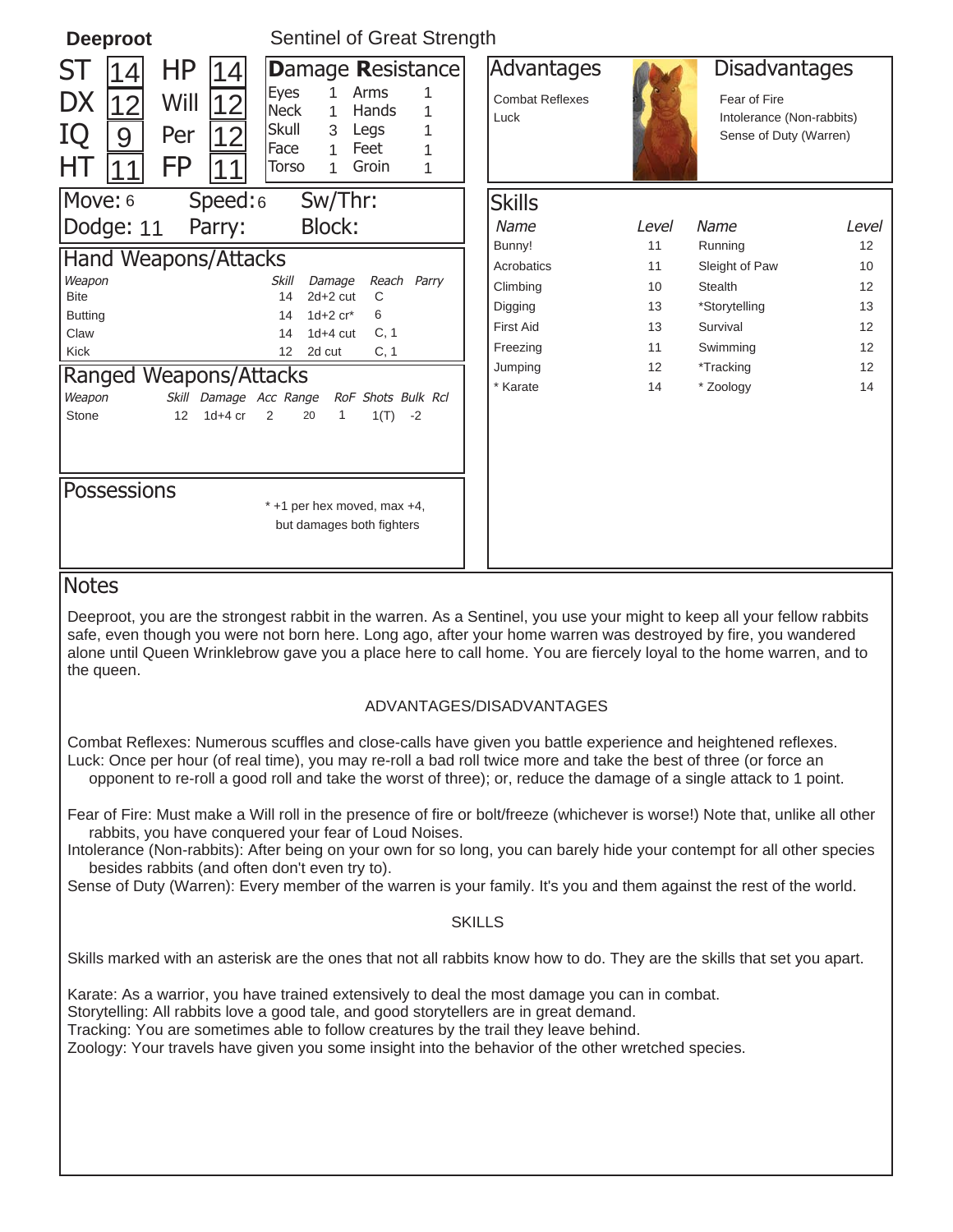| Lightning                                                                                                | <b>Hoplite Scout of Great Speed</b>                                                                                             |                            |       |                                                                                                                                 |              |
|----------------------------------------------------------------------------------------------------------|---------------------------------------------------------------------------------------------------------------------------------|----------------------------|-------|---------------------------------------------------------------------------------------------------------------------------------|--------------|
| <b>HP</b><br>ST<br>12<br><b>DX</b><br>Will<br>13<br>11<br>IQ<br>Per<br>12<br><b>FP</b><br>HТ<br>12<br>12 | Damage Resistance<br><b>Eyes</b><br>Arms<br><b>Neck</b><br><b>Hands</b><br>Skull<br>Legs<br>2<br>Face<br>Feet<br>Groin<br>Torso | Advantages<br>Fast<br>Luck |       | <b>Disadvantages</b><br>Fear of Fire and Loud Noises<br>Secret (sired a litter with<br>Ripper's mate)<br>Sense of Duty (Warren) |              |
| Move: 8<br>Speed:8                                                                                       | Sw/Thr:                                                                                                                         | <b>Skills</b>              |       |                                                                                                                                 |              |
| Dodge: 12<br>Parry:                                                                                      | <b>Block:</b>                                                                                                                   | Name                       | Level | Name                                                                                                                            | <i>Level</i> |
|                                                                                                          |                                                                                                                                 | Bunny!                     | 11    | * Mechanic                                                                                                                      | 13           |
| Hand Weapons/Attacks                                                                                     |                                                                                                                                 | Acrobatics                 | 12    | Running                                                                                                                         | 14           |
| Weapon<br><b>Bite</b>                                                                                    | <b>Skill</b><br>Reach Parry<br>Damage<br>2d cut<br>C<br>14                                                                      | * Brawling                 | 14    | * Scrounging                                                                                                                    | 13           |
| Claw                                                                                                     | C, 1<br>1d cut<br>14                                                                                                            | Climbing                   | 12    | Sleight of Paw                                                                                                                  | 11           |
| <b>Kick</b>                                                                                              | $1d+2$ cut<br>C, 1<br>12                                                                                                        | Digging                    | 11    | <b>Stealth</b>                                                                                                                  | 12           |
|                                                                                                          |                                                                                                                                 | <b>First Aid</b>           | 12    | Survival                                                                                                                        | 12           |
| Ranged Weapons/Attacks                                                                                   |                                                                                                                                 | Freezing                   | 13    | Swimming                                                                                                                        | 12           |
| Weapon<br>Skill Damage Acc Range                                                                         | RoF Shots Bulk Rcl                                                                                                              | Jumping                    | 13    | * Tracking                                                                                                                      | 12           |
| $1d+2$ cr<br>Stone<br>13                                                                                 | 2<br>20<br>1(T)<br>1<br>$-2$                                                                                                    |                            |       |                                                                                                                                 |              |
| <b>Possessions</b>                                                                                       |                                                                                                                                 |                            |       |                                                                                                                                 |              |
| <i><b>Notes</b></i>                                                                                      |                                                                                                                                 |                            |       |                                                                                                                                 |              |

#### Notes

Lightning, you are the fastest rabbit in the warren, and use your speed to great advantage when out on scouting patrols. You are well-liked in the warren, though Ripper has been your best friend since you were both kits.

As a Hoplite, you often travel on distant missions for the Rabbit King (Wrinklebrow), and are trained to defend yourself and the warren.

#### ADVANTAGES/DISADVANTAGES

Fast: You run like the wind! Move 8 instead of 6.

Luck: Once per hour (of real time), you may re-roll a bad roll twice more and take the best of three (or force an opponent to re-roll a good roll and take the worst of three); or, reduce the damage of a single attack to 1 point.

Fear of Fire and Loud Noises: Must make a Will roll in the presence of these things or bolt/freeze (whichever is worse!) Secret (sired a litter with Ripper's mate): The biggest shame of your life is the litter you sired with Ripper's bonded mate, Sassafras. She never told him before The Fever claimed her last season, but the truth haunts you.

Sense of Duty (Warren): Every member of the warren is your family. It's you and them against the rest of the world.

#### SKILLS

Skills marked with an asterisk are the ones that not all rabbits know how to do. They are the skills that set you apart.

Brawling: Most rabbits are not fighters... but then, most rabbits are not Hoplites. Mechanic: If a rabbit Engineer explains an idea to you, sometimes you are able to figure out how to put it into action. Scrounging: Frequent patrols have taught you how to find useful items when you need them. Tracking: You are sometimes able to follow creatures by the trail they leave behind.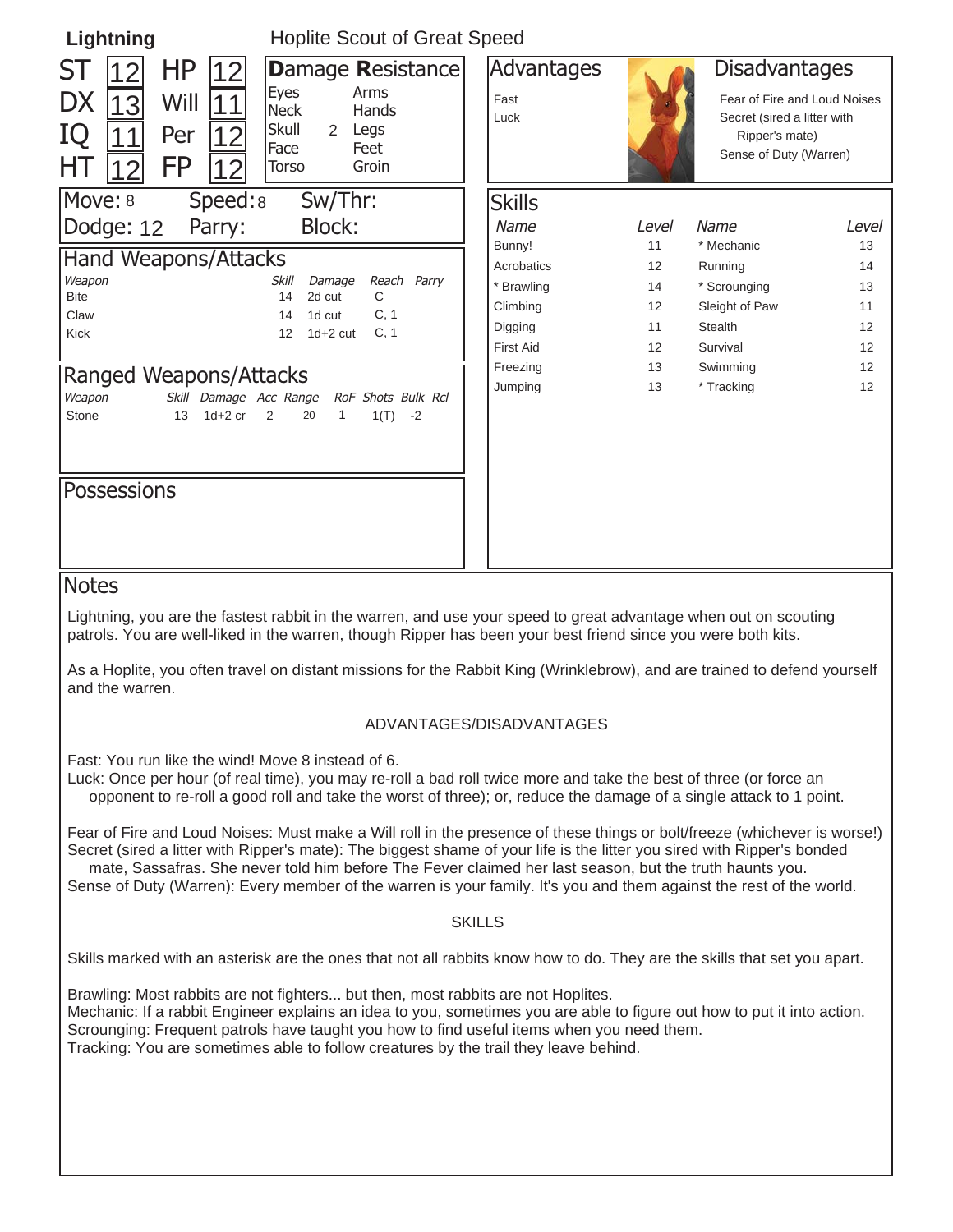| <b>Ripper</b>                                                                                                                                                                                                                                                                                                                                                                                                                               | <b>Sentinel of Great Toughness</b>                                                                                                                                                                                                                        |                                                                                                       |                                              |                                                                                                                 |                                              |  |  |  |
|---------------------------------------------------------------------------------------------------------------------------------------------------------------------------------------------------------------------------------------------------------------------------------------------------------------------------------------------------------------------------------------------------------------------------------------------|-----------------------------------------------------------------------------------------------------------------------------------------------------------------------------------------------------------------------------------------------------------|-------------------------------------------------------------------------------------------------------|----------------------------------------------|-----------------------------------------------------------------------------------------------------------------|----------------------------------------------|--|--|--|
| <b>HP</b><br>SТ<br> 12<br>DX<br> 13 <br>Will<br>IQ<br>Per<br>10<br><b>FP</b><br>ΗT<br>13<br>3                                                                                                                                                                                                                                                                                                                                               | Damage Resistance<br>$\mathbf{1}$<br>Eyes<br>Arms<br>1<br><b>Neck</b><br>$\mathbf{1}$<br>Hands<br>1<br>Skull<br>3<br>Legs<br>1<br>Face<br>Feet<br>$\mathbf{1}$<br>1<br>Torso<br>Groin<br>1<br>1                                                           | Advantages<br>Fearless<br>(+2 Fright Checks)<br>Luck                                                  |                                              | <b>Disadvantages</b><br>Enemy (One-Eyed Fox)<br>Fear of Fire and Loud Noises<br>Sense of Duty (Warren)          |                                              |  |  |  |
| Move: 7<br>Speed:7<br>Dodge: 11<br>Parry:                                                                                                                                                                                                                                                                                                                                                                                                   | Sw/Thr:<br><b>Block:</b>                                                                                                                                                                                                                                  | <b>Skills</b><br>Name                                                                                 | Level                                        | Name                                                                                                            | Level                                        |  |  |  |
| <b>Hand Weapons/Attacks</b><br>Weapon<br><b>Bite</b><br>Claw<br><b>Kick</b><br>Ripping*<br><b>Ranged Weapons/Attacks</b><br>Weapon<br>Skill Damage Acc Range<br>Stone<br>13<br>1d cr<br><b>Possessions</b>                                                                                                                                                                                                                                  | Reach Parry<br><b>Skill</b><br>Damage<br>$1d + 3$ cut<br>C<br>14<br>$1d+2$ cut<br>C, 1<br>14<br>12<br>$1d+4$ cut<br>C, 1<br>$1d + 3cut$<br>12<br>C<br>RoF Shots Bulk Rcl<br>$\overline{2}$<br>1(T)<br>20<br>1<br>$-2$<br>* Must be grappling (with Bite), | Bunny!<br>Acrobatics<br>Climbing<br>Digging<br><b>First Aid</b><br>Freezing<br>* Hedgewise<br>Jumping | 11<br>12<br>12<br>14<br>12<br>13<br>13<br>14 | * Karate<br>* Navigation<br>Running<br>* Scrounging<br>Sleight of Paw<br><b>Stealth</b><br>Survival<br>Swimming | 14<br>12<br>12<br>13<br>13<br>13<br>14<br>12 |  |  |  |
|                                                                                                                                                                                                                                                                                                                                                                                                                                             | Target uses 1/2 Dodge                                                                                                                                                                                                                                     |                                                                                                       |                                              |                                                                                                                 |                                              |  |  |  |
| <b>Notes</b><br>Ripper, you have survived more close-calls than any rabbit in the warren, including two snake bites, a near miss by a<br>hawk, and almost being eaten by a fox. Your ears are tattered and your face scarred, but you're still here. Your<br>bonded mate, Sassafras, died from The Fever last season, as is the way of things, but Lightning, your best friend<br>since you were kits, keeps you from dwelling on the past. |                                                                                                                                                                                                                                                           |                                                                                                       |                                              |                                                                                                                 |                                              |  |  |  |
| As a Sentinel, you are charged with keeping the warren (and King Wrinklebrow) safe from all threats, both from within<br>and without.                                                                                                                                                                                                                                                                                                       |                                                                                                                                                                                                                                                           |                                                                                                       |                                              |                                                                                                                 |                                              |  |  |  |
| ADVANTAGES/DISADVANTAGES                                                                                                                                                                                                                                                                                                                                                                                                                    |                                                                                                                                                                                                                                                           |                                                                                                       |                                              |                                                                                                                 |                                              |  |  |  |
| Fearless: Your brushes with death have given you courage (what some rabbits call "foolishness"), and you get a +2<br>bonus to all Fright Checks.                                                                                                                                                                                                                                                                                            |                                                                                                                                                                                                                                                           |                                                                                                       |                                              |                                                                                                                 |                                              |  |  |  |

Luck: Once per hour (of real time), you may re-roll a bad roll twice more and take the best of three (or force an opponent to re-roll a good roll and take the worst of three); or, reduce the damage of a single attack to 1 point.

Enemy (One-Eyed Fox): A few months ago, while protecting others from a marauding fox, it caught you in its jaws. Miraculously, you were able to "Rip" the fox's face with your hind legs before he could fully bite down. He lost an eye, you gained an enemy bent on revenge.

Fear of Fire and Loud Noises: Must make a Will roll in the presence of these things or bolt/freeze (whichever is worse!) Sense of Duty (Warren): Every member of the warren is your family. It's you and them against the rest of the world.

#### **SKILLS**

Skills marked with an asterisk are the ones that not all rabbits know how to do. They are the skills that set you apart.

Hedgewise: You are at home among "shady" creatures, and speak their language. Karate: As a warrior, you have trained extensively to deal the most damage you can in combat. Navigation: You have a great sense of direction, and can sometimes locate distant places by instinct. Scrounging: Frequent patrols have taught you how to find useful items when you need them.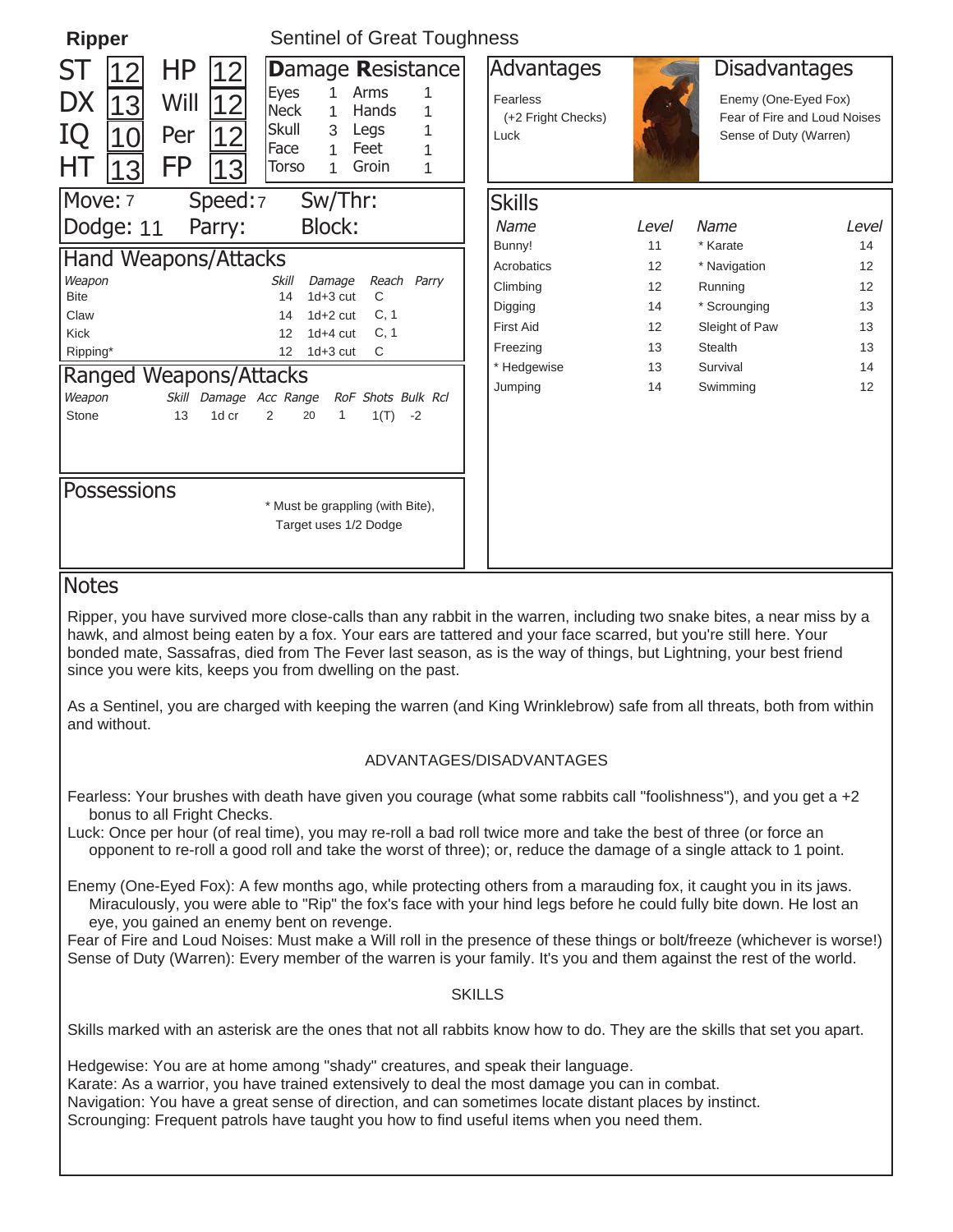| <b>Sage</b>                                                                                              | <b>Hoplite Herbalist of Great Skill</b>                                                                                         |                                    |             |                |                                                                                                      |  |  |
|----------------------------------------------------------------------------------------------------------|---------------------------------------------------------------------------------------------------------------------------------|------------------------------------|-------------|----------------|------------------------------------------------------------------------------------------------------|--|--|
| HP<br><b>ST</b><br><b>DX</b><br>Will<br>12<br>IQ<br>Per<br> 3<br>$\overline{4}$<br><b>FP</b><br>HТ<br>10 | Damage Resistance<br><b>Eyes</b><br>Arms<br><b>Neck</b><br>Hands<br>Skull<br>Legs<br>2<br>Face<br>Feet<br>Groin<br><b>Torso</b> | Advantages<br>Common Sense<br>Luck |             |                | <b>Disadvantages</b><br>Addiction (Clover)<br>Fear of Fire and Loud Noises<br>Sense of Duty (Warren) |  |  |
| Move: 6<br>Speed:6                                                                                       | Sw/Thr:                                                                                                                         | <b>Skills</b>                      |             |                |                                                                                                      |  |  |
| Dodge: 10<br>Parry:                                                                                      | <b>Block:</b>                                                                                                                   | Name                               | Level       | Name           | Level                                                                                                |  |  |
|                                                                                                          | Bunny!                                                                                                                          | 11                                 | Freezing    | 13             |                                                                                                      |  |  |
| <b>Hand Weapons/Attacks</b>                                                                              | Acrobatics                                                                                                                      | 12                                 | * Herbalism | 14             |                                                                                                      |  |  |
| Weapon<br><b>Bite</b>                                                                                    | Reach Parry<br><b>Skill</b><br>Damage<br>$1d+1$ cut<br>C<br>13                                                                  | * Brawling                         | 13          | Jumping        | 12                                                                                                   |  |  |
| Claw                                                                                                     | C, 1<br>$1d-2$ cut<br>13                                                                                                        | Climbing                           | 12          | Running        | 12                                                                                                   |  |  |
| Kick                                                                                                     | C, 1<br>12<br>1d cut                                                                                                            | Digging                            | 13          | Sleight of Paw | 13                                                                                                   |  |  |
|                                                                                                          |                                                                                                                                 | * Engineer                         | 13          | <b>Stealth</b> | 12                                                                                                   |  |  |
| <b>Ranged Weapons/Attacks</b>                                                                            |                                                                                                                                 | * Fast Talk                        | 13          | Survival       | 13                                                                                                   |  |  |
| Skill Damage Acc Range<br>Weapon<br>12<br>1d cr<br>Stone                                                 | RoF Shots Bulk Rcl<br>2<br>$\mathbf{1}$<br>$1(T) -2$<br>20                                                                      | <b>First Aid</b>                   | 15          | Swimming       | 13                                                                                                   |  |  |
| <b>Possessions</b>                                                                                       |                                                                                                                                 |                                    |             |                |                                                                                                      |  |  |

#### **Notes**

Sage, you are one of the most clever rabbits in the warren, and your keen mind and ability to find and prepare various herbs and roots has been invaluable to the health of your fellow rabbits.

As a Hoplite, you often travel on distant missions for the Rabbit King (Wrinklebrow), and are trained to defend yourself and the warren.

#### ADVANTAGES/DISADVANTAGES

Common Sense: The GM may caution you if you make an unwise choice.

Luck: Once per hour (of real time), you may re-roll a bad roll twice more and take the best of three (or force an opponent to re-roll a good roll and take the worst of three).

Addiction (Clover): Though you are not physically addicted to clover, you adore the taste of it so much that you will often choose it over much more nutritious meals, and its mere presence can be distracting/tempting. Fear of Fire and Loud Noises: Must make a Will roll in the presence of these things or bolt/freeze (whichever is worse!)

Sense of Duty (Warren): Every member of the warren is your family. It's you and them against the rest of the world.

#### SKILLS

Skills marked with an asterisk are the ones that not all rabbits know how to do. They are the skills that set you apart.

Brawling: Most rabbits are not fighters... but then, most rabbits are not Hoplites.

Engineer: If you successfully think of an idea and explain it to a Mechanic, he can put it into action.

Fast Talk: You are adept at talking others into seeing things your way.

Herbalism: This skill allows you to find and prepare various herbs and roots. At the GM's discretion, a 10-minute search might yield a single dose of something useful.